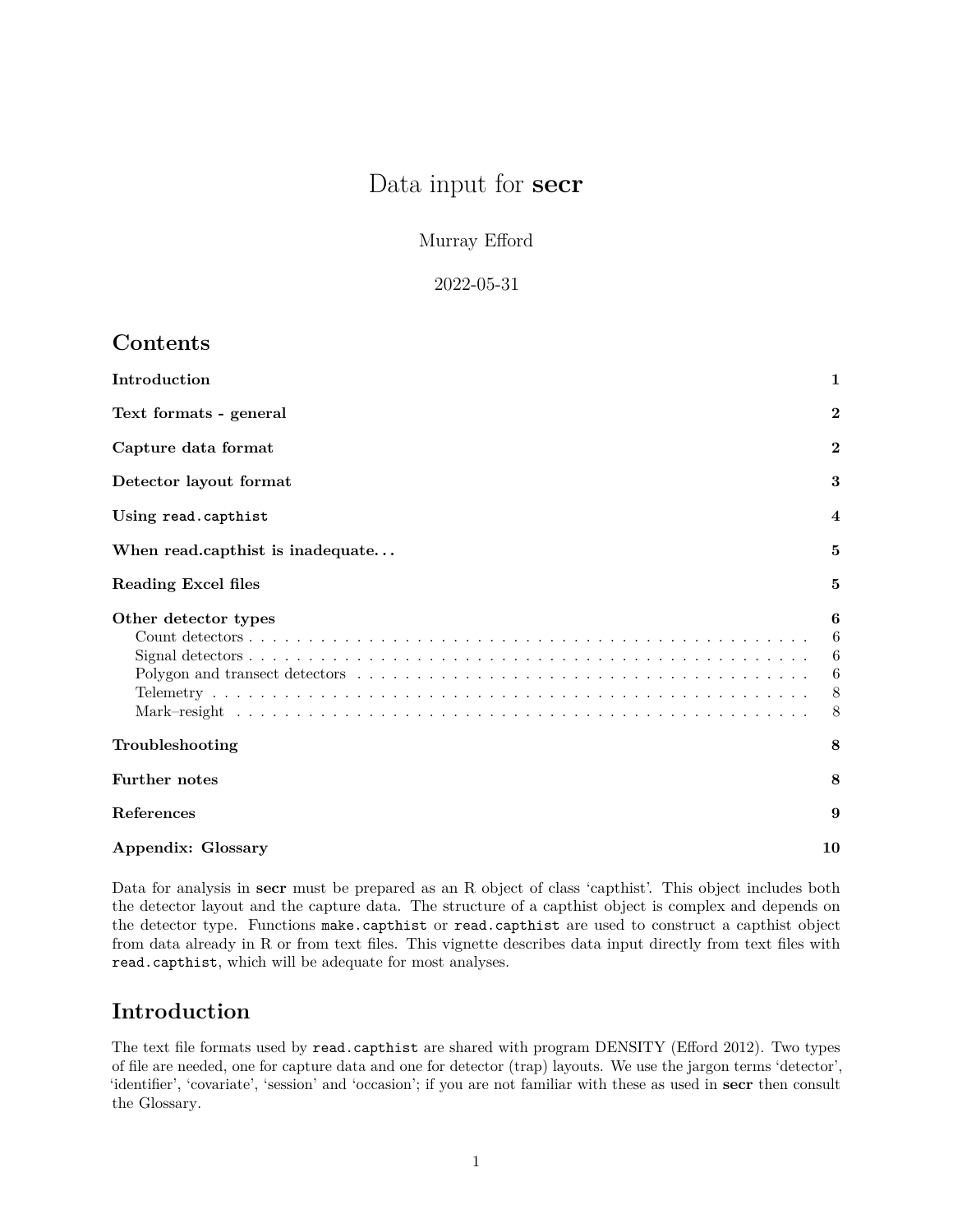## <span id="page-1-0"></span>**Text formats - general**

Input files should be prepared with a text editor, not a word processing program. Values are usually separated by blanks or tabs, but commas may also be used. Input files with extension '.csv' are recognised automatically as comma-delimited. Each line of header information should start with the comment character (default  $\#$ ).

Input files may also be prepared with spreadsheet software (see later section on [reading Excel files\)](#page-4-2).

Identifiers may be numeric values or alphanumeric values with no included spaces, tabs or commas. The underscore character should not be used in detector (trap) identifiers. Leading zeros in identifier fields will be taken literally ('01' is read as '01', not '1'), and it is essential to be consistent between the capture data file and the detector layout file when using 'trapID' format.

# <span id="page-1-1"></span>**Capture data format**

Capture data are read from a single text file with one detection record per line. Each detection record starts with a session identifier, an animal identifier, an occasion number, and the location of the detection. Location is usually given in 'trapID' format as a detector (trap) identifier that matches a detector in the trap layout file  $(below)^1$  $(below)^1$ 

Here is a simple example - the capture data for the 'stoatCH' dataset:

```
# Session ID Occasion Detector
MatakitakiStoats 2 1 A12
MatakitakiStoats 2 2 A12
MatakitakiStoats 9 2 A4
MatakitakiStoats 1 1 A9
... 22 lines omitted ...
MatakitakiStoats 7 6 G7
MatakitakiStoats 20 7 G8
MatakitakiStoats 17 4 G9
MatakitakiStoats 19 6 G9
```
The first line is ignored and is not needed. There is a single session 'MatakitakiStoats'. Individuals are numbered 1 to 20 (these identifiers could also have been alphanumeric). Detector identifiers 'A12', 'B5' etc. match the detector layout file as we shall see next. Animal 2 was detected at detector 'A12' on both day 1 and day 2. The order of records does not matter.

A study may include multiple sessions. All detections are placed in one file and sessions are distinguished by the identifier in the first column.

Animals sometimes die on capture or are removed during a session. Mark these detections with a minus sign before the occasion number.

Further columns may be added for individual covariates such as length or sex. Categorical covariates such as sex may use alphanumeric codes (e.g., 'F', 'M'; quotes not needed). Individual covariates are assumed to be permanent, at least within a session, and only the first non-missing value is used for each individual. Missing values on a particular occasion may be indicated with 'NA'. If a covariate is coded 'NA' on all occasions that an animal is detected then the overall status of the animal is 'NA'. Covariates with missing values like this may be used in hybrid mixture models (hcov), but not in other analyses.

For multi-session data it is necessary that the levels of a factor covariate are the same in each session, whether or not all levels are used. This may require the levels in the final capthist object to be set manually.

<span id="page-1-2"></span><sup>&</sup>lt;sup>1</sup>The older, but still supported, 'XY' format uses the actual x- and y-coordinates of the detection, but this is risky as coordinates must exactly match those in the trap layout file.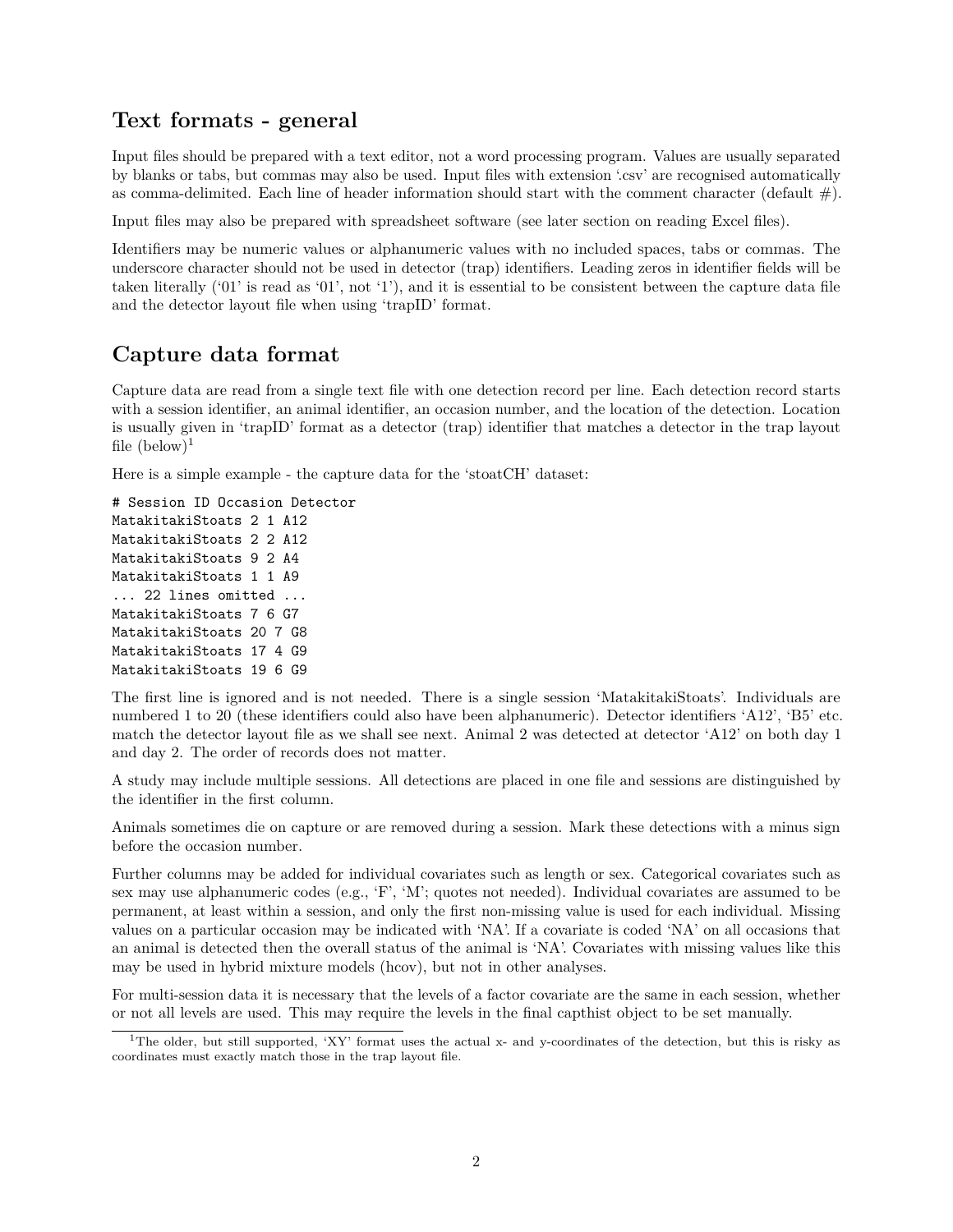### <span id="page-2-0"></span>**Detector layout format**

The basic format for a detector (trap) layout file simply gives the x- and y-coordinates for each detector, one per line. Coordinates must relate to a Cartesian (rectangular, projected) coordinate system. If your coordinates are geographic (latitude,longitude) then you must first project them (see [secr-spatialdata.pdf\)](https://www.otago.ac.nz/density/pdfs/secr-spatialdata.pdf).

|              | # Detector X Y    |         |  |
|--------------|-------------------|---------|--|
| A1           | $-1500$           | $-1500$ |  |
| A2           | $-1500$           | $-1250$ |  |
| A3           | $-1500$           | $-1000$ |  |
| A4           | $-1500$           | $-750$  |  |
| $\mathbf{1}$ | 86 lines omitted. |         |  |
| G10          | 1500              | 750     |  |
| G11          | 1500              | 1000    |  |
| G12          | 1500              | 1250    |  |
|              |                   |         |  |
| G13          | 1500              | 1500    |  |

This format may optionally be extended to identify occasions when particular detectors were not operated. A string of ones and zeros is added to each line, indicating the occasions when each detector was used or not used. The number of 'usage' codes should equal the number of occasions. Codes may be separated by white space (blanks, tabs, or commas). This is a fictitious example of a 7-day study in which detector A1 was not operated on day 1 or day 2 and detector A4 was not operated on day 6 or day 7:

```
# Detector X Y Usage
A1 -1500 -1500 0011111
A2 -1500 -1250 1111111
A3 -1500 -1000 1111111
A4 -1500 -750 1111100
etc.
```
Usage is not restricted to binary values. Numeric values for detector-specific effort on each occasion are added to each line. The number of values should equal the number of occasions, as for binary usage. Values must be separated by white space; for input with read.traps or read.capthist, set binary.usage = FALSE. This is a fictitious example:

```
# Detector X Y Effort
A1 -1500 -1500 0 0 3.2 5
A2 -1500 -1250 2 2 2 2
A3 -1500 -1000 2 2 4 4
A4 -1500 -750 1 1 2 3
etc.
```
Detector A2 was operated for the same duration on each occasion; usage of other detectors varied and A1 was not operated at all on the first two occasions. See [secr-varyingeffort.pdf](https://www.otago.ac.nz/density/pdfs/secr-varyingeffort.pdf) for more.

The format also allows one or more detector-level covariates to be coded at the end of each line, separated by one forward slash '/':

| # Detector X Y Covariates |         |         |            |                |  |  |  |
|---------------------------|---------|---------|------------|----------------|--|--|--|
| A 1                       | $-1500$ | $-1500$ | /0.52      |                |  |  |  |
| A <sub>2</sub>            | $-1500$ | $-1250$ | /0.52      |                |  |  |  |
| AЗ                        | $-1500$ | $-1000$ | /2         | $\overline{2}$ |  |  |  |
| A4                        | $-1500$ | $-750$  | $\sqrt{2}$ | 3              |  |  |  |
| etc.                      |         |         |            |                |  |  |  |

In this example the vectors of values  $(0.5, 0.5, 2, 2, ...)$  and  $(2, 2, 2, 3, ...)$  will be saved by default as a variables 'V1' and 'V2' in the covariates dataframe of the traps object. The names may be changed later. Alternatively, the argument 'trapcovnames' may be set in read.capthist (see below).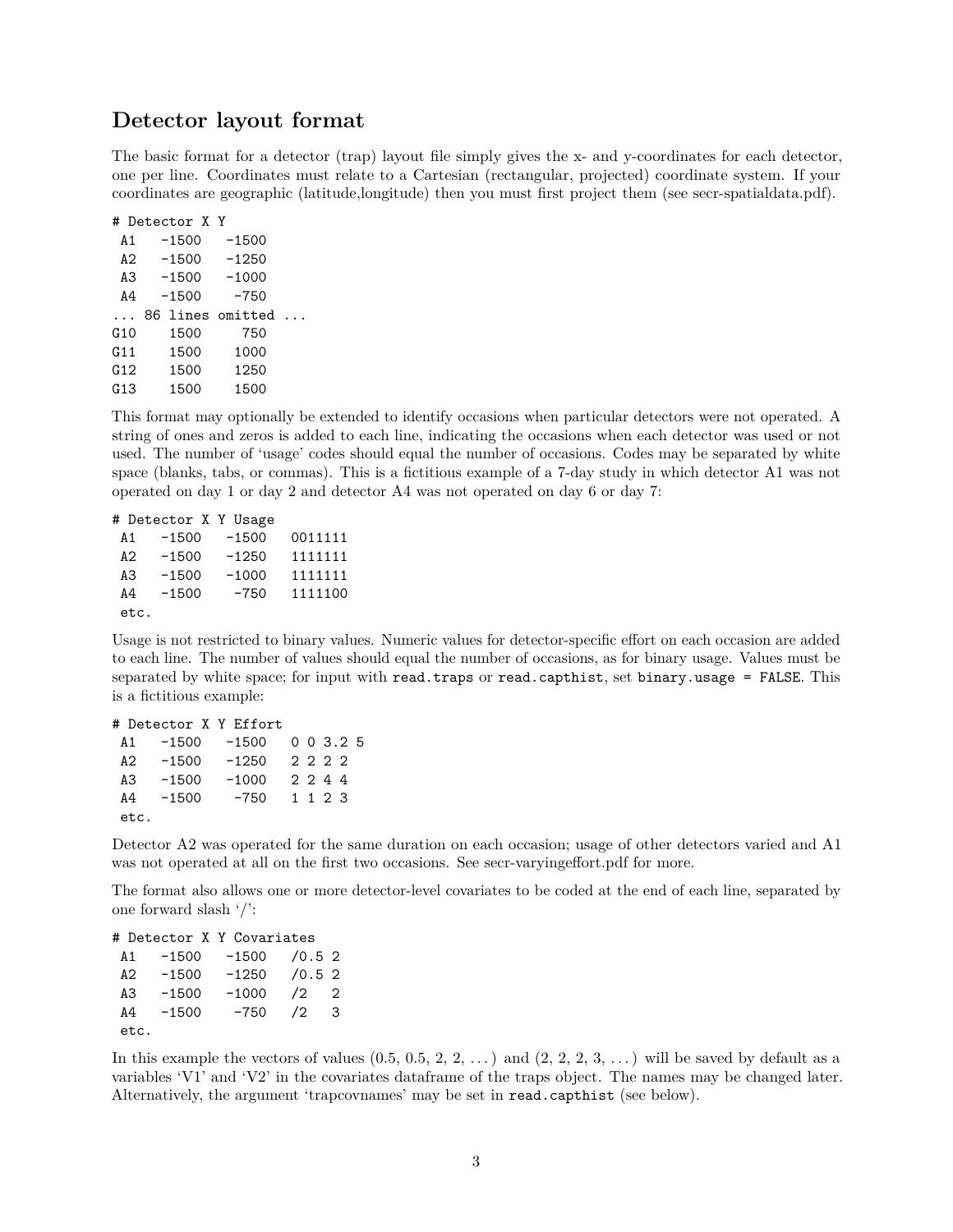If your detector covariate varies over time (i.e., between occasions), after the slash (/) you should add at least one column for each occasion. Later use timevaryingcov in 'secr.fit' to identify a set of *s* covariate columns associated with occasions 1:*s* and to give the set of columns a name that may be used in model formulae.

### <span id="page-3-0"></span>**Using read.capthist**

Having described the file formats, we now demonstrate the use of read.capthist to import data to a 'capthist' object. The argument list of read.capthist is

```
read.capthist(captfile, trapfile, detector = "multi", fmt = c("trapID", "XY"),
    noccasions = NULL, covnames = NULL, trapcovnames = NULL, cutval = NULL,
    verify = TRUE, noncapt = "NONE", \ldots)
```
Our stoat example is very simple: apart from specifying the input file names we only need to alter the detector type (see ?detector). The number of occasions (7) will be determined automatically from the input and there are no individual covariates to be named. The data are in the folder 'extdata' of the package installation.

```
library(secr)
captfile <- system.file("extdata", "stoatcapt.txt", package = "secr")
trapfile <- system.file("extdata", "stoattrap.txt", package = "secr")
stoatCH <- read.capthist(captfile, trapfile, detector = "proximity")
summary(stoatCH)
```

```
## Object class capthist
## Detector type proximity
## Detector number 94
## Average spacing 250 m
## x-range -1500 1500 m
## y-range -1500 1500 m
##
## Counts by occasion
## 1 2 3 4 5 6 7 Total
## n 3 4 8 3 3 7 2 30
## u 3 3 8 2 0 3 1 20
## f 12 6 2 0 0 0 0 20
## M(t+1) 3 6 14 16 16 19 20 20
## losses 0 0 0 0 0 0 0 0
## detections 3 4 8 3 3 7 2 30
## detectors visited 3 4 8 3 3 7 2 30
## detectors used 94 94 94 94 94 94 94 658
```
These results match those from loading the 'stoatCH' dataset provided with **secr** (not shown). The message 'No errors found' is from verify which can be switched off (verify = FALSE in the call to read.capthist). The labels 'n', 'u', 'f', and ' $M(t+1)$ ' refer to summary counts from Otis et al. (1978); for a legend see ?summary.capthist.

Under the default settings of read.capthist:

- values should be separated by blanks or tabs.
- blank lines are ignored
- any text on a line after the comment character  $\ddot{\#}$  is ignored

The defaults may be changed with settings that are passed by read.capthist to read.table, specifically

- sep = ',' for comma-delimited data
- comment.char =  $'$ ;  $'$  to change the comment character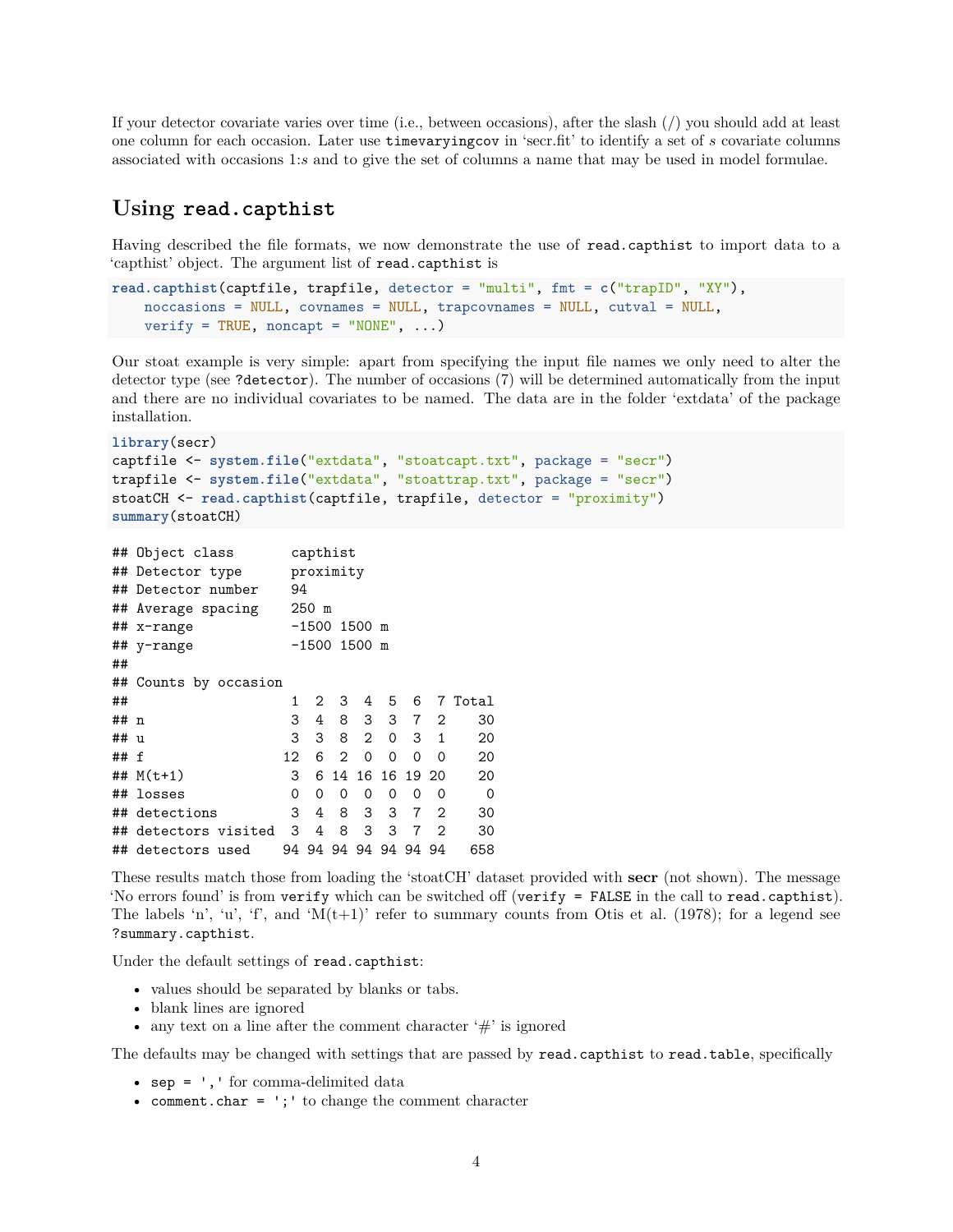If the study includes multiple sessions and the detector layout or usage varies between sessions then it is necessary to provide session-specific detector layout files. This is done by giving 'trapfile' as a vector of names, one per session (repetition allowed; all '.csv' or all not '.csv'). Sessions are sorted numerically if all session identifiers are numeric, otherwise alphanumerically. Care is needed to match the order of layout files to the session order: always confirm the result matches your intention by reviewing the summary.

# <span id="page-4-0"></span>**When read.capthist is inadequate. . .**

Some data do not neatly import with read.capthist. You may need to first construct traps objects with read.traps and then marry them to capture data by a custom call to make.capthist (make.capthist is called automatically by read.capthist). Please consult the help for read.traps and make.capthist.

# <span id="page-4-2"></span><span id="page-4-1"></span>**Reading Excel files**

Input from spreadsheets to R has been problematic. The package **readxl** (Wickham and Bryan 2017) appears now to provide a stable and general solution. From **secr** 3.0.2 onwards read.traps and read.capthist use **readxl** to read Excel workbooks (.xls or .xlsx files).

We demonstrate with an Excel workbook containing the stoat data. The trap locations and the detection data are in separate sheets. A capthist object is then formed in one call to read.capthist:

```
xlsname <- system.file("extdata", "stoat.xlsx", package = "secr")
CH <- read.capthist (xlsname, sheet = c("stoatcapt", "stoattrap"), skip = 1,
                  detector = "proximity")
```

```
## No errors found :-)
```
**summary**(CH)

|      | ## Object class               |  | capthist |                      |                |                |                  |                |                |             |
|------|-------------------------------|--|----------|----------------------|----------------|----------------|------------------|----------------|----------------|-------------|
|      | proximity<br>## Detector type |  |          |                      |                |                |                  |                |                |             |
|      | ## Detector number<br>94      |  |          |                      |                |                |                  |                |                |             |
|      | $250$ m<br>## Average spacing |  |          |                      |                |                |                  |                |                |             |
|      | $\#$ # x-range                |  |          | -1500 1500 m         |                |                |                  |                |                |             |
|      | $-1500$ 1500 m<br>## y-range  |  |          |                      |                |                |                  |                |                |             |
| ##   |                               |  |          |                      |                |                |                  |                |                |             |
|      | ## Counts by occasion         |  |          |                      |                |                |                  |                |                |             |
| ##   |                               |  | 1        |                      | 2 3            | 4              | 5.               | - 6            |                | 7 Total     |
| ## n |                               |  | 3        | 4                    | 8              | 3              | 3                |                | 7 <sup>2</sup> | 30          |
| ## u |                               |  | 3        | 3                    | 8              | $\overline{2}$ | 0                |                | 3 1            | 20          |
| ## f |                               |  | 12       | 6                    | $\overline{2}$ | $\Omega$       | $\Omega$         | $\Omega$       | $\Omega$       | 20          |
|      | ## $M(t+1)$                   |  | 3        |                      |                |                | 6 14 16 16 19 20 |                |                | 20          |
|      | ## losses                     |  | 0        | 0                    | 0              | 0              | 0                | 0              | 0              | $\mathbf 0$ |
|      | ## detections                 |  | 3        | 4                    | 8.             | 3              | 3                | $\overline{7}$ | -2             | 30          |
|      | ## detectors visited          |  | 3        | 4                    | 8              | 3              | 3                | $\overline{7}$ | $\overline{2}$ | 30          |
|      | ## detectors used             |  |          | 94 94 94 94 94 94 94 |                |                |                  |                |                | 658         |

Note that in this case –

- 1. **readxl** must have been installed, but it does not need to be loaded with library.
- 2. If the 'trapfile' argument is omitted, as in the example, then 'captfile' is assumed to be a workbook with separate worksheets for the captures and the detector layout.
- 3. The 'sheet' and 'skip' arguments are passed to read\_excel. They may be vectors of length 1 (same for captures and detector layout) or length 2 (first captures, then detector layout). Sheets may be specified by number or by name.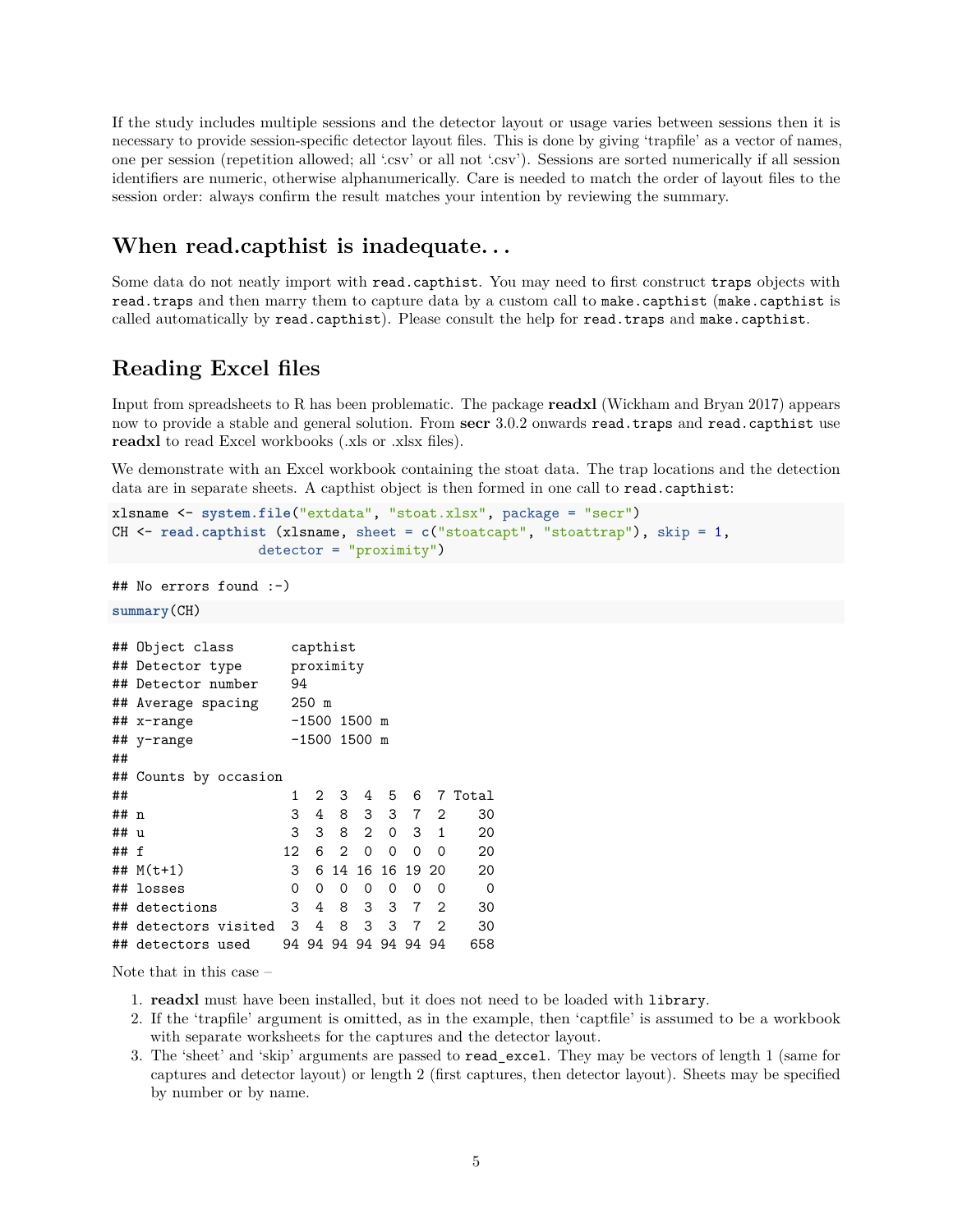- 4. You should explicitly skip header lines except for the column headings (the comment character "#" is not recognised).
- 5. The columns of coordinates should be headed "x" and "y". If these names are not found then the second and third columns will be used, with a warning.
- 6. There is no provision yet for input from Excel of multi-session data with session-specific trap layouts.

# <span id="page-5-0"></span>**Other detector types**

### <span id="page-5-1"></span>**Count detectors**

The 'proximity' detector type allows at most one detection of each individual at a particular detector on any occasion. Detectors that allow repeat detections are called 'count' detectors in **secr**. Binary proximity detectors are a special case of count proximity detectors in which the count always has a Bernoulli distribution. Non-binary counts can result from devices such as automatic cameras, or from collapsing data collected over many occasions (Efford et al. 2009).

Count data are input by repeating each line in the capture data the required number of times. (Yes, it would have been more elegant to code the frequency, but this detector type was an afterthought.) See ?make.capthist for an example that automatically replicates rows of a capture dataframe according to a frequency vector f (f could be a column in the capture dataframe).

#### <span id="page-5-2"></span>**Signal detectors**

Signal strength detectors are described in the document [secr-sound.pdf](https://www.otago.ac.nz/density/pdfs/secr-sound.pdf) following Efford et al. (2009). Here we just note that signal strength data may be input with read.capthist using a minor extension of the DENSITY format: the signal strength for each detection is appended as the fifth ('fmt = trapID') or sixth  $(\text{fmt} = XY')$  value in each row of the capture data file. There will usually be only one sampling 'occasion' as sounds are ephemeral. The threshold below which signals were classified as 'not detected' must be provided in the 'cutval' argument. Detections with signal strength coded as less than 'cutval' are discarded.

**write.capthist**(signalCH, "temp") *## export data for demo* tempCH <- read.capthist("tempcapt.txt", "temptrap.txt", detector = "signal", cutval = 52.5)

## No errors found :-)

### <span id="page-5-3"></span>**Polygon and transect detectors**

'Detectors' are usually modelled as if they exist at a point, and each row of the 'trapfile' for read.capthist gives the x-y coordinates for one detector, as we have seen. However, sometimes detections are made across an area , as when an area is searched for faecal samples that are subsequently identified to individual by microsatellite DNA analysis. Then the observations comprise both detection or nondetection of each individual on each occasion, and the precise x-y coordinates at which each cue (e.g., faecal deposit) was found.

The 'polygon' detector type handles this sort of data. The area searched is assumed to comprise one or more polygons. To simplify the analysis some constraints are imposed on the shape of polygons: they should be convex, at least in an east-west direction (i.e. any transect parallel to the y-axis should cross the boundary at no more than 2 points) and cannot contain 'holes'. See [secr-polygondetectors.pdf](https://www.otago.ac.nz/density/pdfs/secr-polygondetectors.pdf) for more.

Despite the considerable differences between 'polygon' and other detectors, input is pretty much as we have already described. Use read.capthist with the 'XY' format:

**read.capthist**("captXY.txt", "perimeter.txt", fmt = "XY", detector = "polygon")

The detector file (in this case 'perimeter.txt') has three columns as usual, but rows correspond to vertices of the polygon(s) bounding the search area. The first column is used as a factor to distinguish the polygons ('polyID').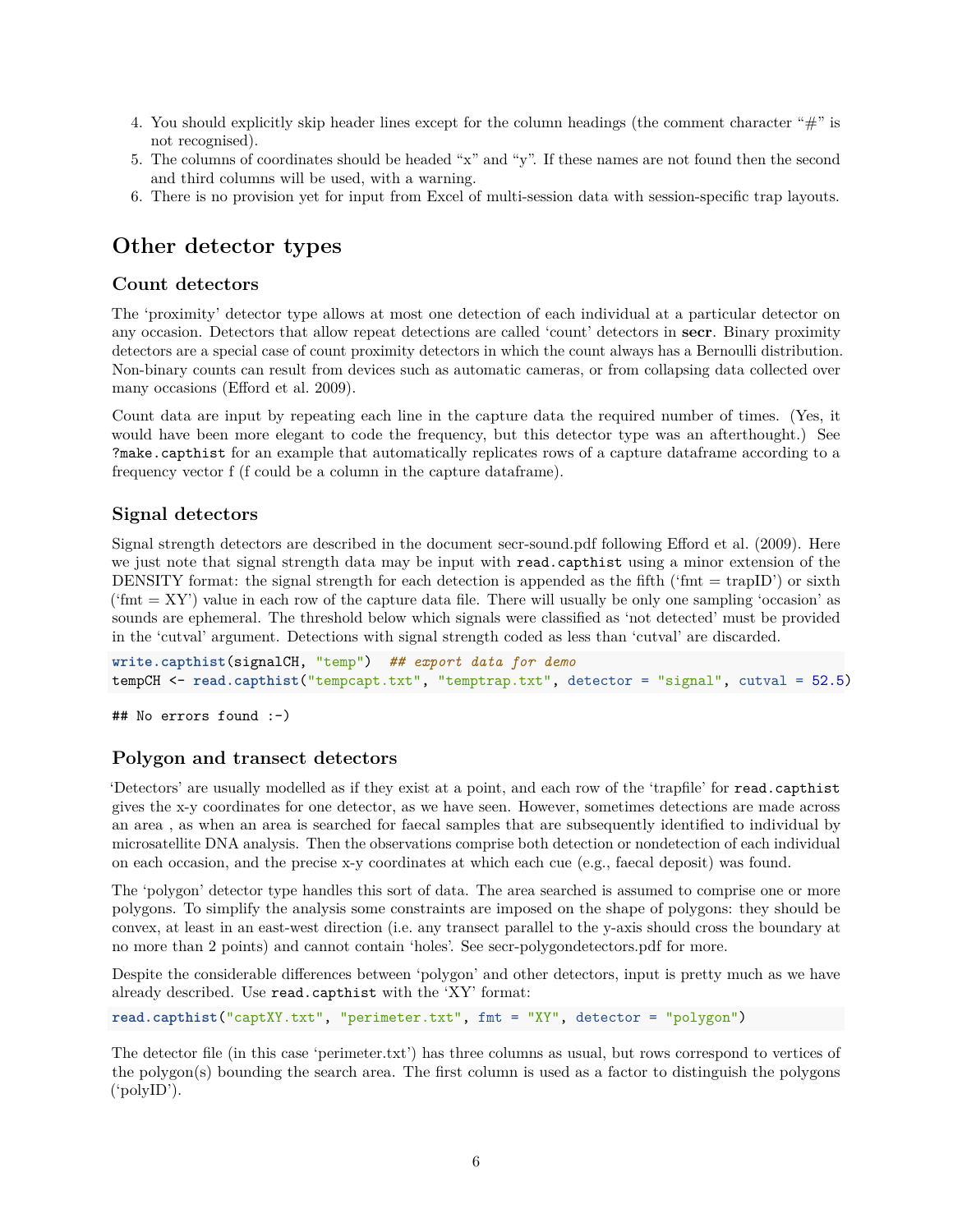If the input polygons are not closed (as here) then the first vertex of each is repeated in the resulting 'traps' object to ensure closure.

The fourth and fifth columns of the capture file (in this case 'captXY.txt') give the x- and y- coordinates of each detection. These are matched automatically to the polygons defined in the detector file. Detections with x-y coordinates outside any polygon are rejected.

Polygons may also be input with read.traps. Here is an example in which the preceding polygons are used to simulate some detections (we assume the polygon data have been copied to the clipboard):

```
temppoly <- read.traps(file = "clipboard", detector = "polygon")
tempcapt \leq sim.capthist(temppoly, popn = list(D = 1, buffer = 1000), detectpar =
                           list(g0 = 0.5, sigma = 250))
plot(tempcapt, label = TRUE, tracks = TRUE, title = "Simulated detections within polygons")
```


Figure 1: polygon simulations

See [secr-polygondetectors.pdf](https://www.otago.ac.nz/density/pdfs/secr-polygondetectors.pdf) for more on polygon and transect detectors.

Usage and covariates apply to the polygon or transect as a whole rather than to each vertex. Usage codes and covariates are appended to the end of the line, just as for point detectors (traps etc.). The usage and covariates for each polygon or transect are taken from its first vertex. Although the end-of-line strings of other vertices are not used, they cannot be blank and should use the same spacing as the first vertex.

Here is a polygon file that defines both usage and a categorical covariate. It would also work to repeat the usage and covariate for each vertex - this is just a little more readable.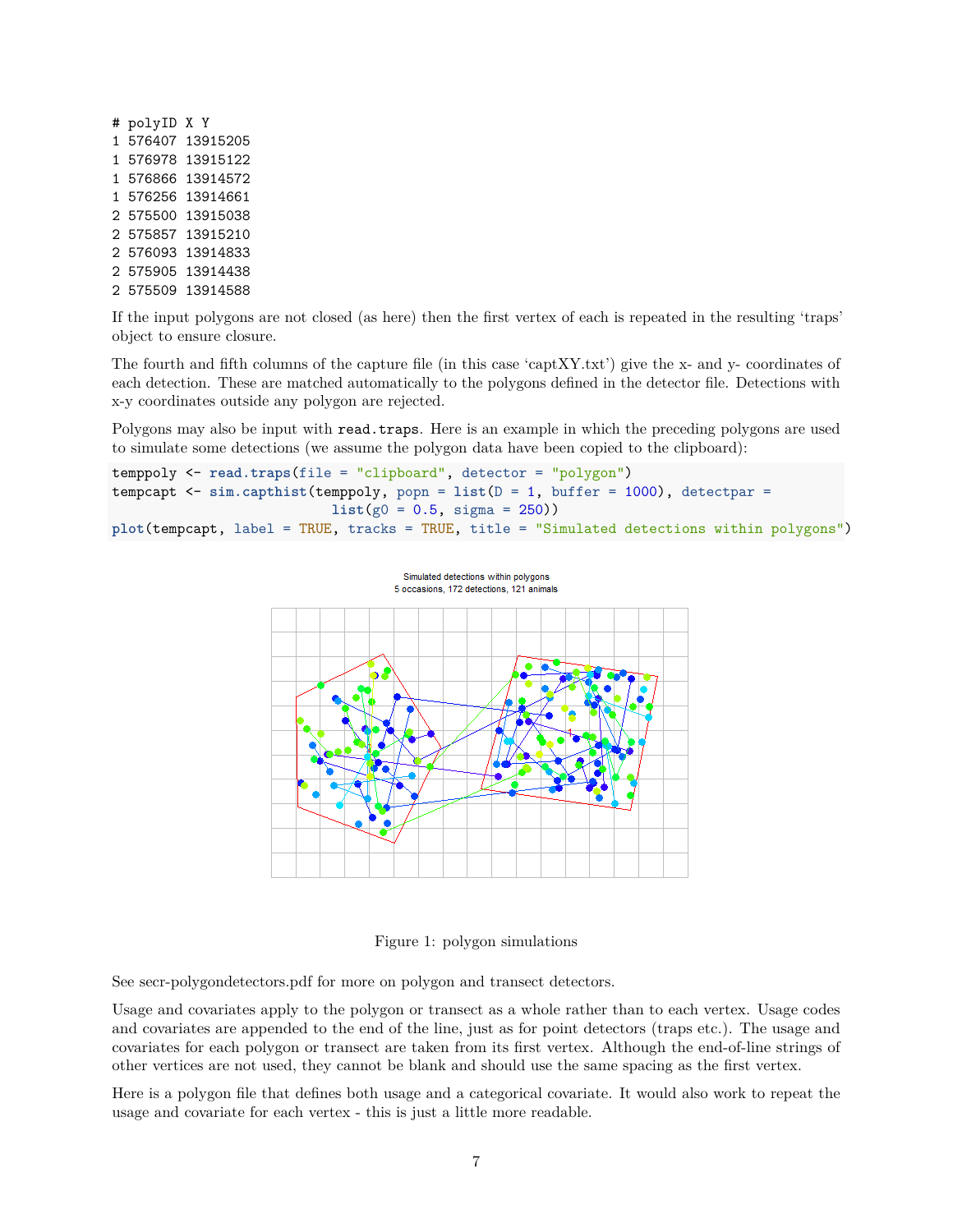```
# polyID X Y usage / habitat
1 576407 13915205 11000 / A
1 576978 13915122 - / -
1 576866 13914572 - / -
1 576256 13914661 - / -
2 575500 13915038 00111 / B
2 575857 13915210 - / -
2 576093 13914833 - / -
2 575905 13914438 - / -
2 575509 13914588 - / -
```
Detections along a transect have a similar structure to detections within a polygon, and input follows the same format. Locations are input as x-y coordinates for the position on the transect line from which each detection was made, not as distances along the transect.

### <span id="page-7-0"></span>**Telemetry**

NOTE: This section applies to secr 3.0 and later - previous versions handled telemetry differently.

The 'telemetry' detector type is used for animal locations from radiotelemetry. Even if the ultimate goal is to analyse telemetry data jointly with capture–recapture data, the first step is to create separate capthist objects for the telemetry and capture–recapture components. This section covers the input of standalone telemetry data; [secr-telemetry.pdf](https://www.otago.ac.nz/density/pdfs/secr-telemetry.pdf) shows how to combine telemetry and capture–recapture datasets with the function addTelemetry.

Telemetry observations ('fixes') are formatted in the standard 'XY' format. The input text file comprises at least five columns (session, animalID, occasion, x, y). 'Occasion' is largely redundant, and all fixes may be associated with occasion 1. It is desirable to keep fixes in the correct temporal order within each animal, but this is not used for modelling. The function read.telemetry is a version of read.capthist streamlined for telemetry data (detector locations are not needed).

See [secr-telemetry.pdf](https://www.otago.ac.nz/density/pdfs/secr-telemetry.pdf) for an example.

### <span id="page-7-1"></span>**Mark–resight**

Spatial mark–resight data combine detection histories of marked animals, input as described above, and counts of sighted but unmarked or unidentified animals. The latter are input separately as described in [secr-markresight.pdf,](https://www.otago.ac.nz/density/pdfs/secr-markresight.pdf) using the addSightings function. Sighting-only data may include all-zero detection histories of previously marked animals known to be alive but not seen; these are coded with occasion 0 (zero).

# <span id="page-7-2"></span>**Troubleshooting**

A message like

Error in scan(file, what, nmax, sep, dec, quote, skip, nlines, na.strings, : line 1 did not have 6 elements

indicates unequal line lengths in one of the input files, possibly just one or two stray lines with an extra value. You can use count.fields('filename.txt') to track them down, replacing 'filename.txt' with your own filename.

# <span id="page-7-3"></span>**Further notes**

'Filters' are used in DENSITY to select and reconfigure data. Their function is taken over in **secr** by the methods subset and reduce for capthist objects.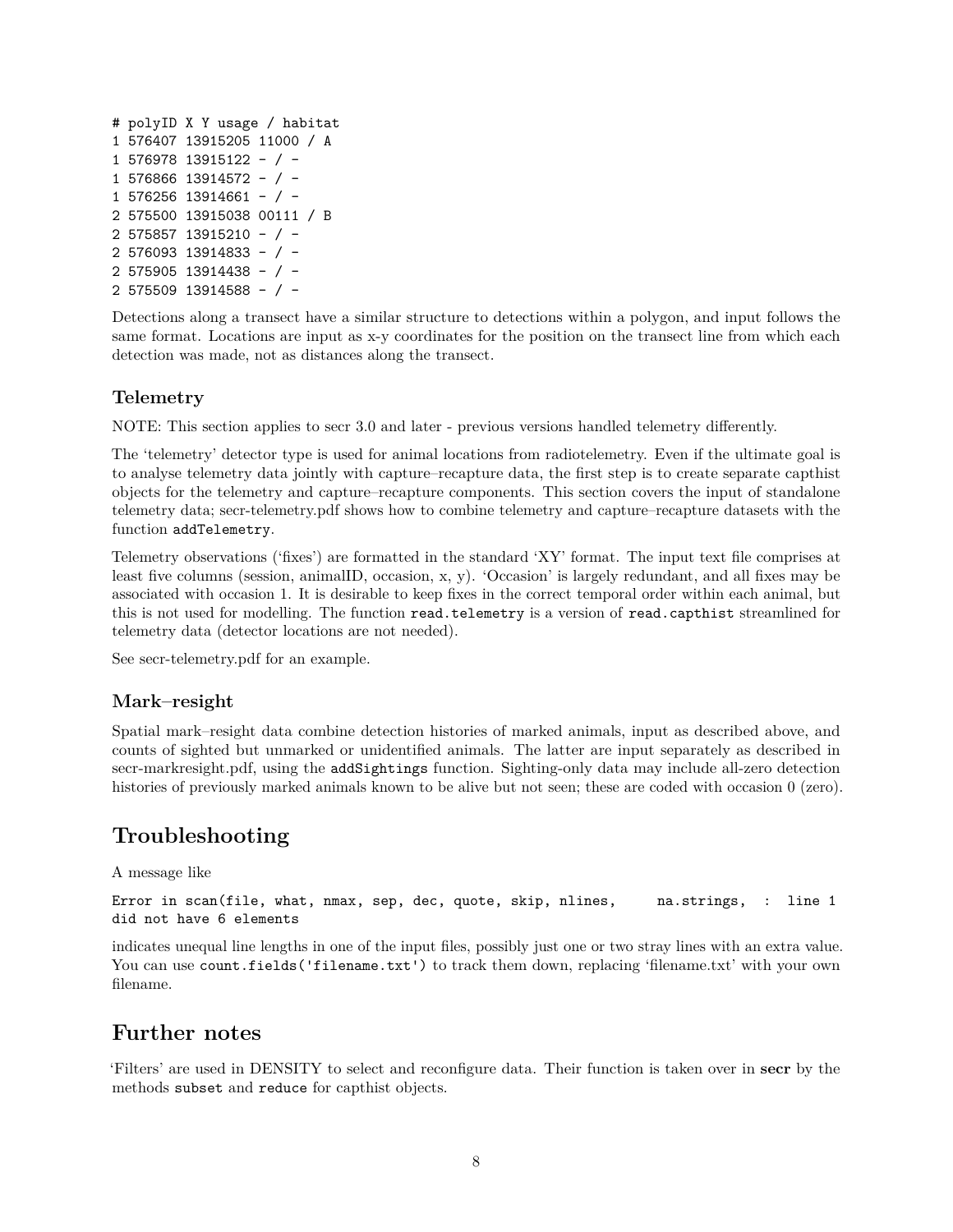subset.capthist allows the user to select a subset of individuals, occasions, detectors or sessions from a capthist object. For example:

**summary**(**subset**(stoatCH, traps = 1**:**47, occasions = 1**:**5))

## Warning in subset.capthist(stoatCH, traps = 1:47, occasions = 1:5): no detections on occasion(s) 5

```
## Object class capthist
## Detector type proximity
## Detector number 47
## Average spacing 250 m
## x-range -1500 0 m
## y-range -1500 1500 m
##
## Counts by occasion
## 1 2 3 4 5 Total
## n 2 4 1 1 0 8
## u 2 3 1 0 0 6
## f 4 2 0 0 0 6
## M(t+1) 2 5 6 6 6 6
## losses 0 0 0 0 0 0
## detections 2 4 1 1 0 8
## detectors visited 2 4 1 1 0 8
## detectors used 47 47 47 47 47 235
```
reduce.capthist allows occasions to be combined (or dropped), and certain changes of detector type. For example, 'count' data may be collapsed to binary 'proximity' data, or 'signal' data converted to 'proximity' data.

addCovariates is used to add spatial covariate information to a traps (detector) or mask object from another spatial data source.

The function read.DA is used to create a capthist object from polygon detection data in an R list, structured as input for the Bayesian analysis of Royle and Young (2008), using data augmentation.

### <span id="page-8-0"></span>**References**

Borchers, D. L. and Efford, M. G. (2008) Spatially explicit maximum likelihood methods for capture–recapture studies. *Biometrics* **64**, 377–385.

Efford, M. G. (2012) *DENSITY 5.0: software for spatially explicit capture–recapture*. University of Otago, Dunedin, New Zealand [https://www.otago.ac.nz/density.](https://www.otago.ac.nz/density)

Efford, M. G., Dawson, D. K. and Borchers, D. L. (2009) Population density estimated from locations of individuals on a passive detector array. *Ecology* **90**, 2676–2682.

Miller, C. R., Joyce, P. and Waits, L. P. (2005) A new method for estimating the size of small populations from genetic mark–recapture data. *Molecular Ecology* **14**, 1991–2005.

Otis, D. L., Burnham, K. P., White, G. C. and Anderson, D. R. (1978) Statistical inference from capture data on closed animal populations. *Wildlife Monographs* **62**.

Pollock, K. H. (1982) A capture-recapture design robust to unequal probability of capture. *Journal of Wildlife Management* **46**, 752–757.

Royle, J. A. and Young, K. V. (2008) A hierarchical model for spatial capture–recapture data. *Ecology* **89**, 2281–2289.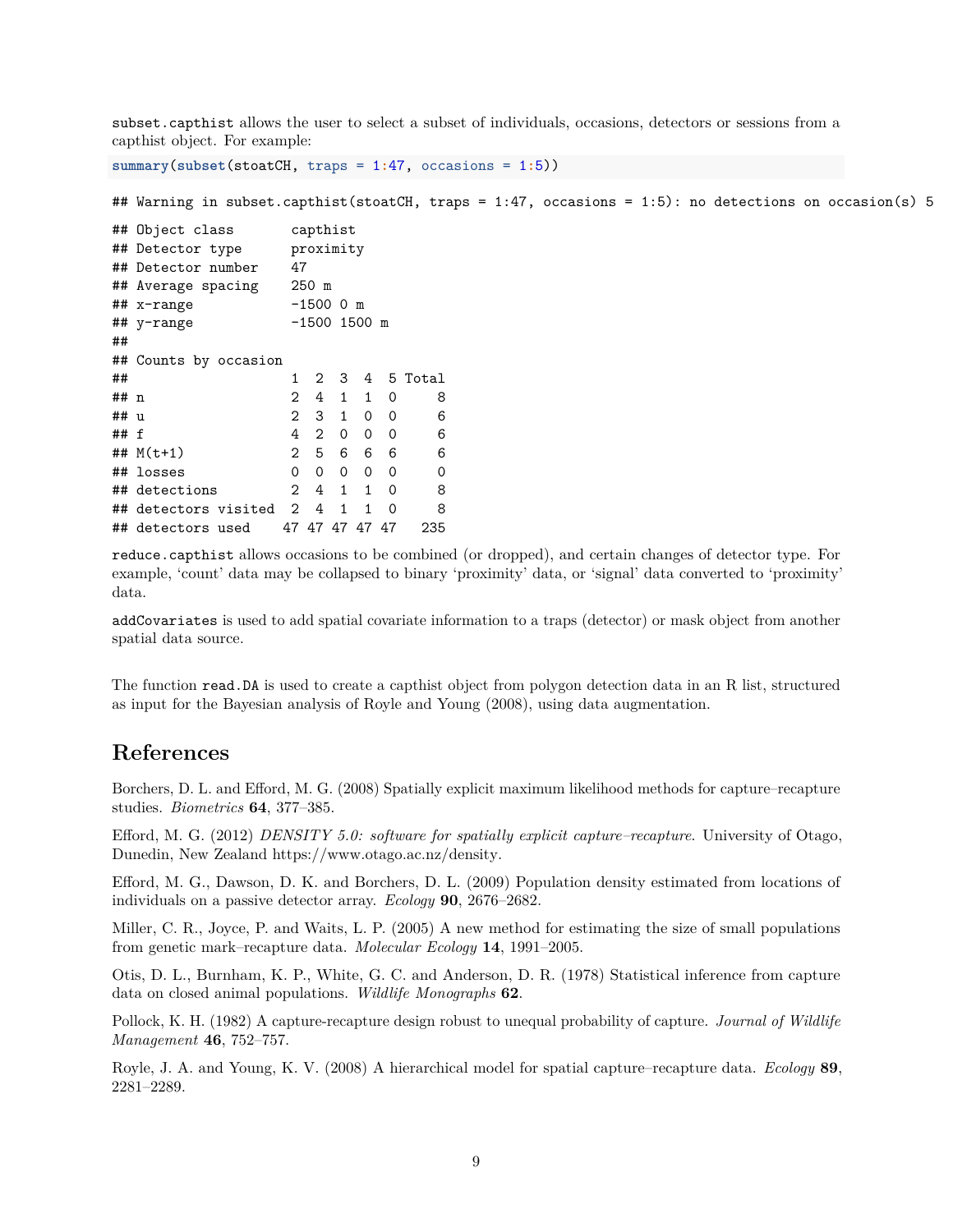Wickham, H. and Bryan, J. (2017). **readxl**: Read Excel Files. R package version 1.0.0. [https://CRAN.R](https://CRAN.R-project.org/package=readxl)[project.org/package=readxl](https://CRAN.R-project.org/package=readxl)

# <span id="page-9-1"></span><span id="page-9-0"></span>**Appendix: Glossary**

### **Covariate**

Auxiliary data used in a model of detection probability. Covariates may be associated with detectors, individuals, sessions or occasions. Spatial covariates of density are a separate matter – see ?mask. Individual covariates<sup>[2](#page-9-2)</sup> are stored in a dataframe (one row per animal) that is an attribute of a capthist object. Detector covariates are stored in a dataframe (one row per detector) that is an attribute of a traps object (remembering that a capthist object always includes a traps object). Session and occasion (=time) covariates are not stored with the data; they are provided as the arguments 'sessioncov' and 'timecov' of function secr.fit.

#### **Detector**

A device used to detect the presence of an animal. Often used interchangeably with 'trap' but it is helpful to distinguish true traps, which always detain the animal until it is released, from other detectors such as hair snags and cameras that leave the animal free to roam. A detector in SECR has a known physical location, usually a point defined by its x-y coordinates.

#### **Identifier**

Label used to distinguish detectors, animals or sessions.

#### **Occasion**

In conventional capture–recapture, 'occasion' refers to a discrete sampling event (e.g., Otis et al. (1978) and program CAPTURE). A typical 'occasion' is a daily trap visit, but the time interval represented by an 'occasion' varies widely between studies. Although trapped samples accumulate over an interval (e.g., the preceding day), for analysis they are treated as instantaneous. Occasions are numbered 1, 2, 3, etc. Closed population analyses usually require two or more occasions (see Miller et al. 2005 for an exception).

SECR follows conventional capture–recapture in assuming discrete sampling events (occasions). However, SECR takes a closer interest in the sampling process, and each discrete sample is modelled as the outcome of processes operating through the interval between trap visits. In particular, a model of competing risks in continuous time is used for the probability of capture in multi-catch traps (Borchers & Efford 2008).

Proximity and count detectors allow multiple occurrences of an animal to be recorded in each sampling interval. Analysis is then possible with data from a single occasion. For consistency we retain the term 'occasion', although such a sample is clearly not instantaneous.

### **SECR**

Spatially explicit capture–recapture, an inclusive term for capture–recapture methods that model detection probability as function of distance from unobserved 'home-range' centres (e.g., Borchers and Efford 2008). **secr** refers to the R package.

#### **Session**

A session is a set of occasions over which a population is considered closed to gains and losses. Each 'primary session' in the 'robust' design of Pollock (1982) is treated as a session in **secr**. **secr** also uses 'session' for independent subsets of the capture data distinguished by characteristics other than sampling time. For example, two grids trapped simultaneously could be analysed as distinct 'sessions' if they were far enough

<span id="page-9-2"></span><sup>&</sup>lt;sup>2</sup>Individual covariates may be used directly only when a model is fitted by maximizing the conditional likelihood, but they are used to define groups for the full likelihood case.